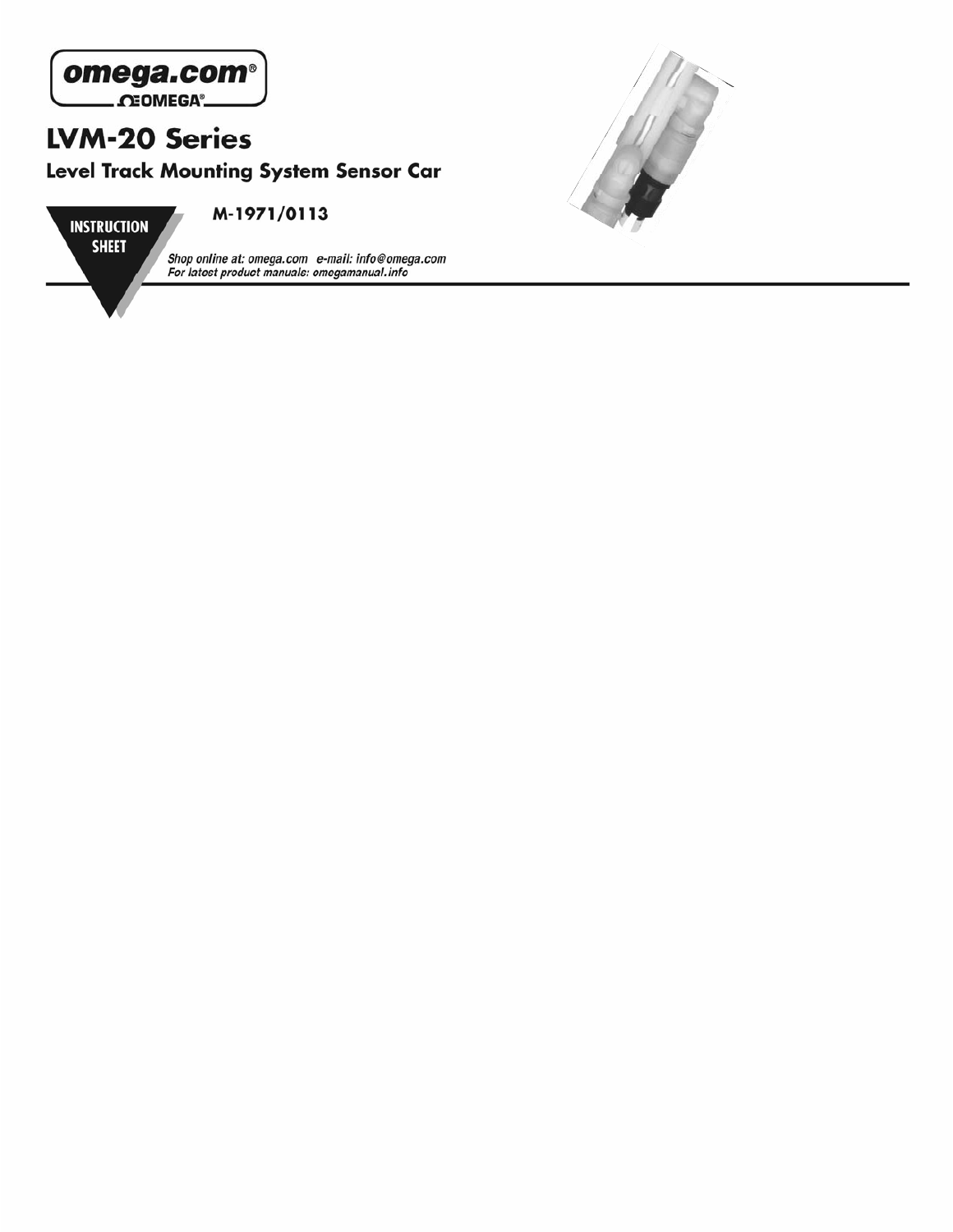#### **ASSEMBLY OF SWITCH CAR Step One**

**Sensor car and bayonet adapter:**  The sensor car, LVM‐20 series, is the heart of the Level Trak mounting system (LVM-10 series). It slides in the grooves of the track, and is locked into position by a plastic bolt and screw. The bayonet to 3/4" NPT adapter has a female 3/4" NPT fitting on one end where the sensor (not included) will screw in, and a bayonet fitting on the other end that attaches it onto the sensor car with a slight turn, with an O-ring in-between to provide tension for the push-and-turn connection.

**Material Compatibility:** The Bayonet to <sup>34"</sup> NPT adapter and Sensor Car are made of glass filled Polypropylene (PP). The Locking Bolt and Locking Nut are made of Polychlorotrifluoroethylene (PCTFE) and the O‐ring is made of FKM. Make sure that the application liquids are compatible with the materials that will be wetted.



**Components:** One Switch Car kit (LVM-20) includes the following parts:

1 Locking Bolt 1 Locking Nut 1 Sensor Car 1 O-ring 1 Bayonet to ¾" NPT Adapter2 Wire Clips Owner's Manual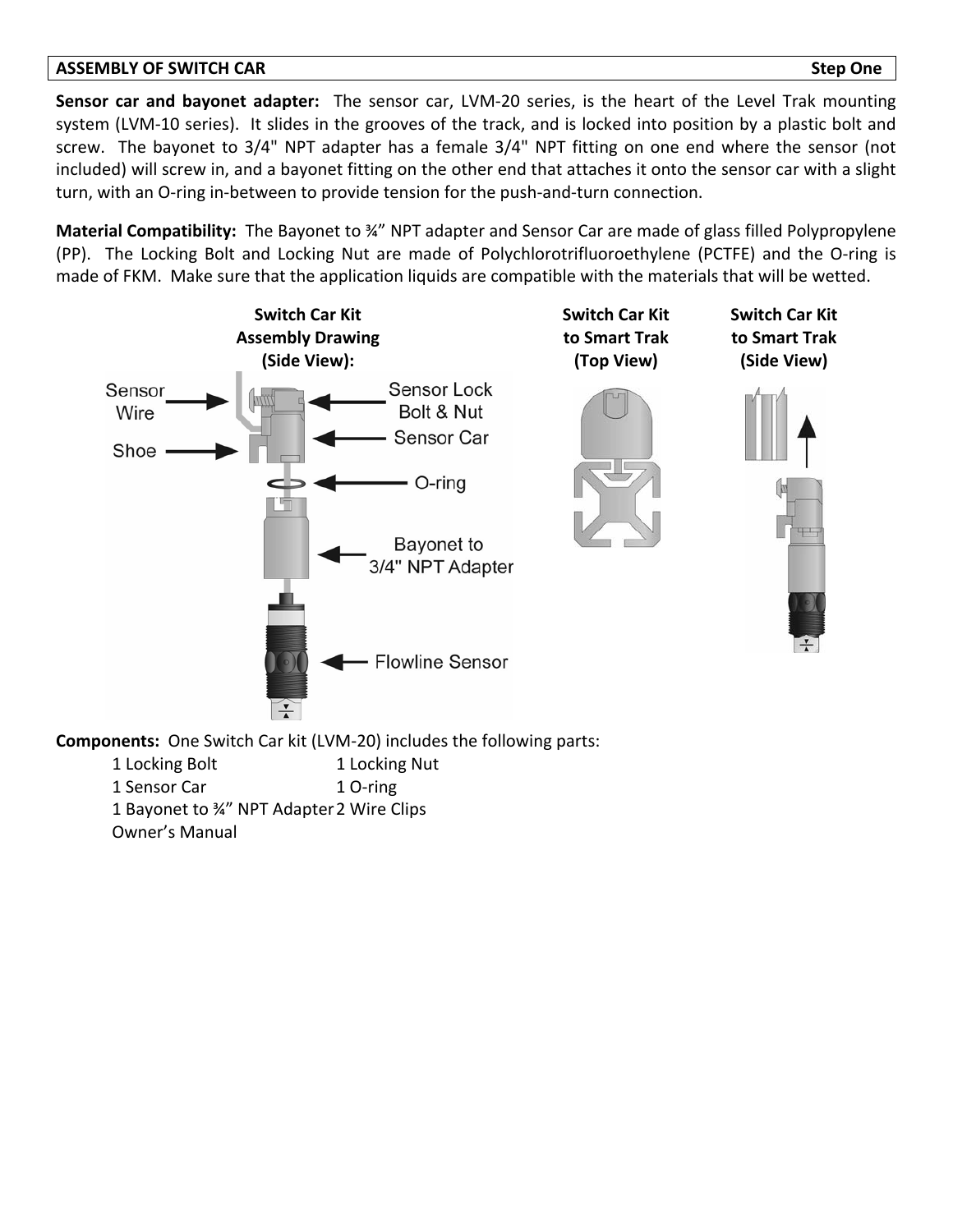## **1. Attach the sensor(s) to the sensor car(s):**

- a. Thread the sensor wire through the bayonet to the ¾" NPT adapter, making the approach from the threaded side.
- b. Screw the bayonet adapter onto the sensor until the cap of the sensor seats against the pit inside the adapter.
- c. Thread the black O‐ring onto the sensor wire and push it into the bayonet side of the bayonet adapter, seating it firmly into the adapter.
- d. Thread the sensor wire into the sensor car and out through the hole between the sensor car shoe and the locking bolt.
- **Note:** The sensor wire insulation is made from polypropylene or perfluoroalkoxy to ensure chemical compatibility. This makes it stiffer than conventional wire. Take care not to bend the wire too sharply to the point where the insulation is broken. Such a break could cause liquid to enter the wiring, damaging the sensor.
	- e. Pull the sensor wire through the hole while pushing the sensor and bayonet towards the sensor car until the bayonet is in position. Align the slots on the bayonet with the pine on the sensor car, and firmly push together. When the pin is in the correct position, turn the bayonet until it is in the locked position.

## **2. Slide the first sensor car into the track:**

- a. Place the sensor car locking bolt (with the square tapered head) through the hole on the flat side of the sensor car, and place the slot-head nut through the other side. Screw them together several turns, but do not tighten them all the way yet.
- b. One end of the track has a hole drilled horizontally through it. This is the top of the track. You will want to insert the sensor car on the bottom end of the track (opposite the hole). Slide the bolt of the sensor car into the track (make sure the bolt head is turned so that the beveled edges are aligned with the beveled edges of the track, see illustration on previous page). Then slide the shoe (the lower end closest to the sensor) of the sensor car into the track.
- c. Slide the sensor to the desired position/depth. Tighten the sensor car lock screw with a screwdriver. To not over tighten. Route the wire inside the track. Slide the wire clips into the track to hold the wire in the track. Do not cut the wire to length yet.

**Procedure for two or more sensors:** If more than one sensor will be installed on the track, repeat the procedures above for each sensor. However, do not mount the sensors too closely together because two sensors on different side of the track cannot fit through a 2" NPT fitting at the top of the tank. If adjacent mounting is necessary you may need to install the other sensor in temporary staggered positions, sliding them into the correct position after the Level Track mounting system (LVM‐10 series) has been mounted in the tank.